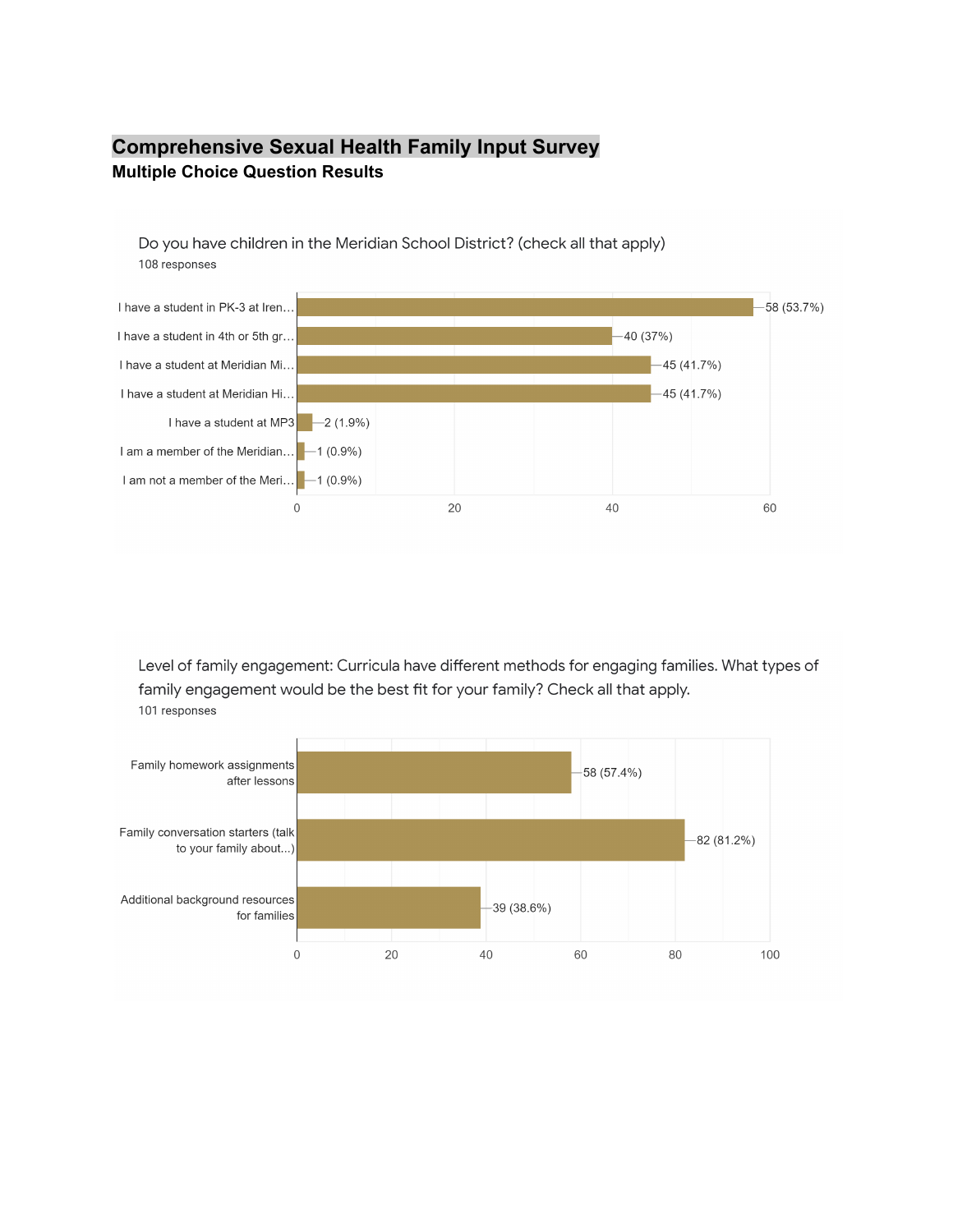Topics covered in addition to required content: Some curricula offer lessons that are not required by law but may be helpful for students. Which, if ...or supplemental lessons would you wish to include? 104 responses



K-3 Safety: While not required by the law, some districts include developmentally appropriate sexual abuse prevention lessons for K-3 students. ...ons that could be provided during primary grades. 99 responses

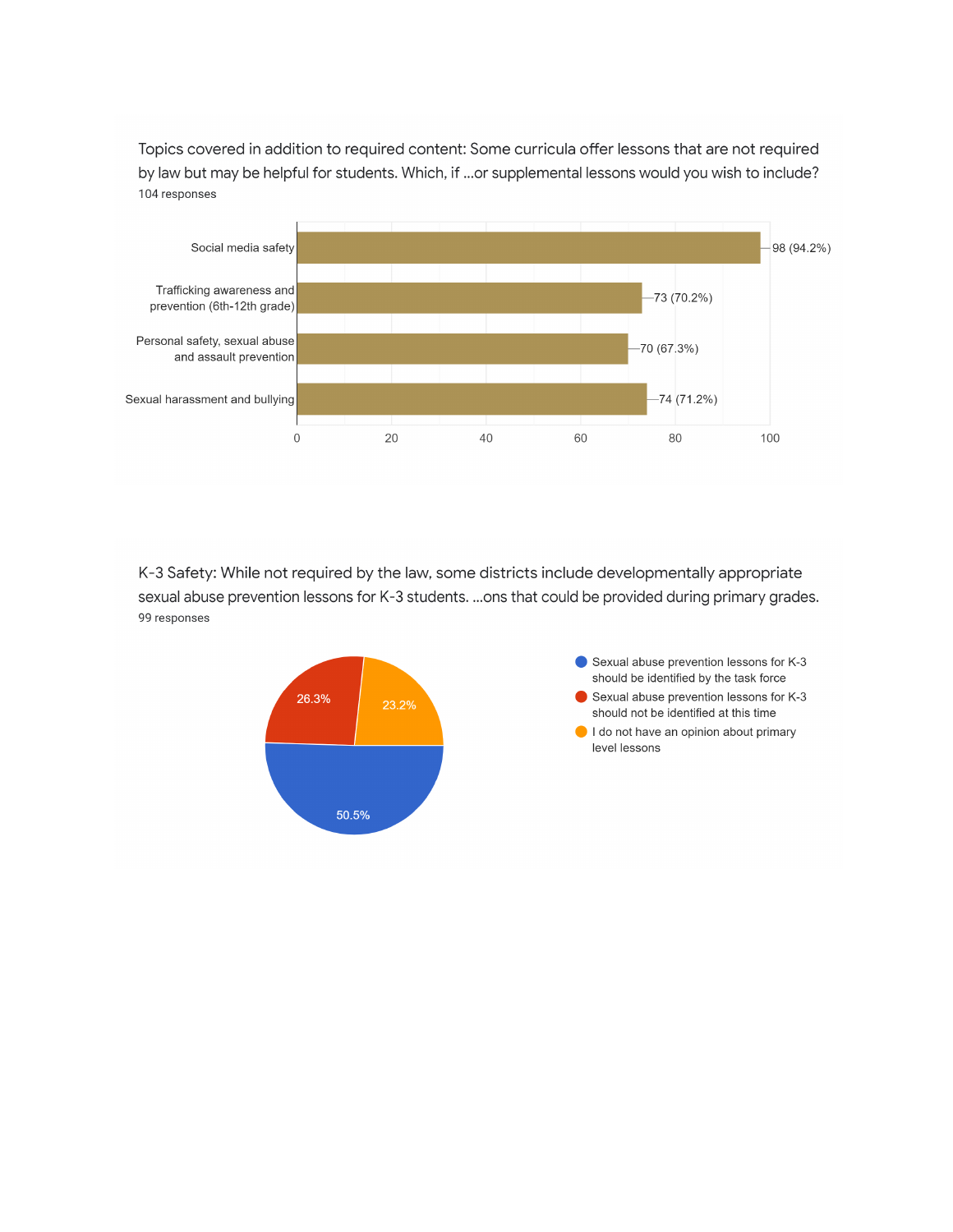| <b>Family Input: Sexual Health Curriculum Materials</b>                                   |                                                                                                                                                                                                                                                                                                                                                                                                                                                                   |
|-------------------------------------------------------------------------------------------|-------------------------------------------------------------------------------------------------------------------------------------------------------------------------------------------------------------------------------------------------------------------------------------------------------------------------------------------------------------------------------------------------------------------------------------------------------------------|
| <b>Survey Responses Sorted by School</b>                                                  |                                                                                                                                                                                                                                                                                                                                                                                                                                                                   |
|                                                                                           |                                                                                                                                                                                                                                                                                                                                                                                                                                                                   |
| Do you have children in the Meridian School<br>District? (check all that apply)           | What additional information would you like the task force to consider in order to help all families feel included<br>and welcome in the education that will be offered?                                                                                                                                                                                                                                                                                           |
| I am a member of the Meridian community without<br>children currently in Meridian Schools | Communication from the district will go a long way on this issue. Parents/guardians have real concerns and those need<br>to be honored. However, MSD cannot let a vocal minority, fueled by misinformation, bully to get their way.<br>Misinformation about the bill, about the curriculum and what will be taught is widely spread right now.                                                                                                                    |
| I have a student at Meridian High School                                                  |                                                                                                                                                                                                                                                                                                                                                                                                                                                                   |
| I have a student at Meridian High School                                                  | Provide the curriculum in its entirety for review by families PRIOR to it being taught in the classroom.                                                                                                                                                                                                                                                                                                                                                          |
| I have a student at Meridian High School                                                  |                                                                                                                                                                                                                                                                                                                                                                                                                                                                   |
| I have a student at Meridian High School                                                  |                                                                                                                                                                                                                                                                                                                                                                                                                                                                   |
| I have a student at Meridian High School                                                  | Our. Hold won't be attending the days this is done we don't agree with the curriculum and the new state mandate                                                                                                                                                                                                                                                                                                                                                   |
| I have a student at Meridian High School                                                  |                                                                                                                                                                                                                                                                                                                                                                                                                                                                   |
| I have a student at Meridian High School                                                  |                                                                                                                                                                                                                                                                                                                                                                                                                                                                   |
| I have a student at Meridian High School                                                  |                                                                                                                                                                                                                                                                                                                                                                                                                                                                   |
| I have a student at Meridian High School                                                  | I hope meridian chooses the new sex Ed curriculum wisely. There's a lot of perverted content being taught to children in<br>public schools. Please be transparent to the parents so we can decide what our children should/shouldn't be apart of.                                                                                                                                                                                                                 |
| I have a student at Meridian High School                                                  | rapist                                                                                                                                                                                                                                                                                                                                                                                                                                                            |
| I have a student at Meridian High School                                                  | No adult state employee should be allowed to engage in discussions of a sexual nature with other people's minor<br>children. This is known as grooming. This is exploitation. This is traumatizing for many kids and robs them of their<br>privacy. Tax payer funded public school is NOT the place. Public school teachers are not pastors, or doctors or<br>therapists. The State has no right to sexualize children in the name of "sociological development". |
| I have a student at Meridian High School                                                  |                                                                                                                                                                                                                                                                                                                                                                                                                                                                   |
| I have a student at Meridian High School, I am not a<br>member of the Meridian community  |                                                                                                                                                                                                                                                                                                                                                                                                                                                                   |
| I have a student at Meridian Middle School                                                | Parent preview night.                                                                                                                                                                                                                                                                                                                                                                                                                                             |
| I have a student at Meridian Middle School                                                | All materials should be available for parents to review prior to introduction in the classroom.                                                                                                                                                                                                                                                                                                                                                                   |
| I have a student at Meridian Middle School                                                | Consent                                                                                                                                                                                                                                                                                                                                                                                                                                                           |
| I have a student at Meridian Middle School                                                | Abuse on all ages                                                                                                                                                                                                                                                                                                                                                                                                                                                 |
| I have a student at Meridian Middle School, I have a<br>student at Meridian High School   |                                                                                                                                                                                                                                                                                                                                                                                                                                                                   |
| I have a student at Meridian Middle School, I have a<br>student at Meridian High School   |                                                                                                                                                                                                                                                                                                                                                                                                                                                                   |
| I have a student at Meridian Middle School, I have a<br>student at Meridian High School   | I will probably opt my kids from this. I would rather continue to teach my children these topics at home.                                                                                                                                                                                                                                                                                                                                                         |
| I have a student at Meridian Middle School, I have a<br>student at Meridian High School   |                                                                                                                                                                                                                                                                                                                                                                                                                                                                   |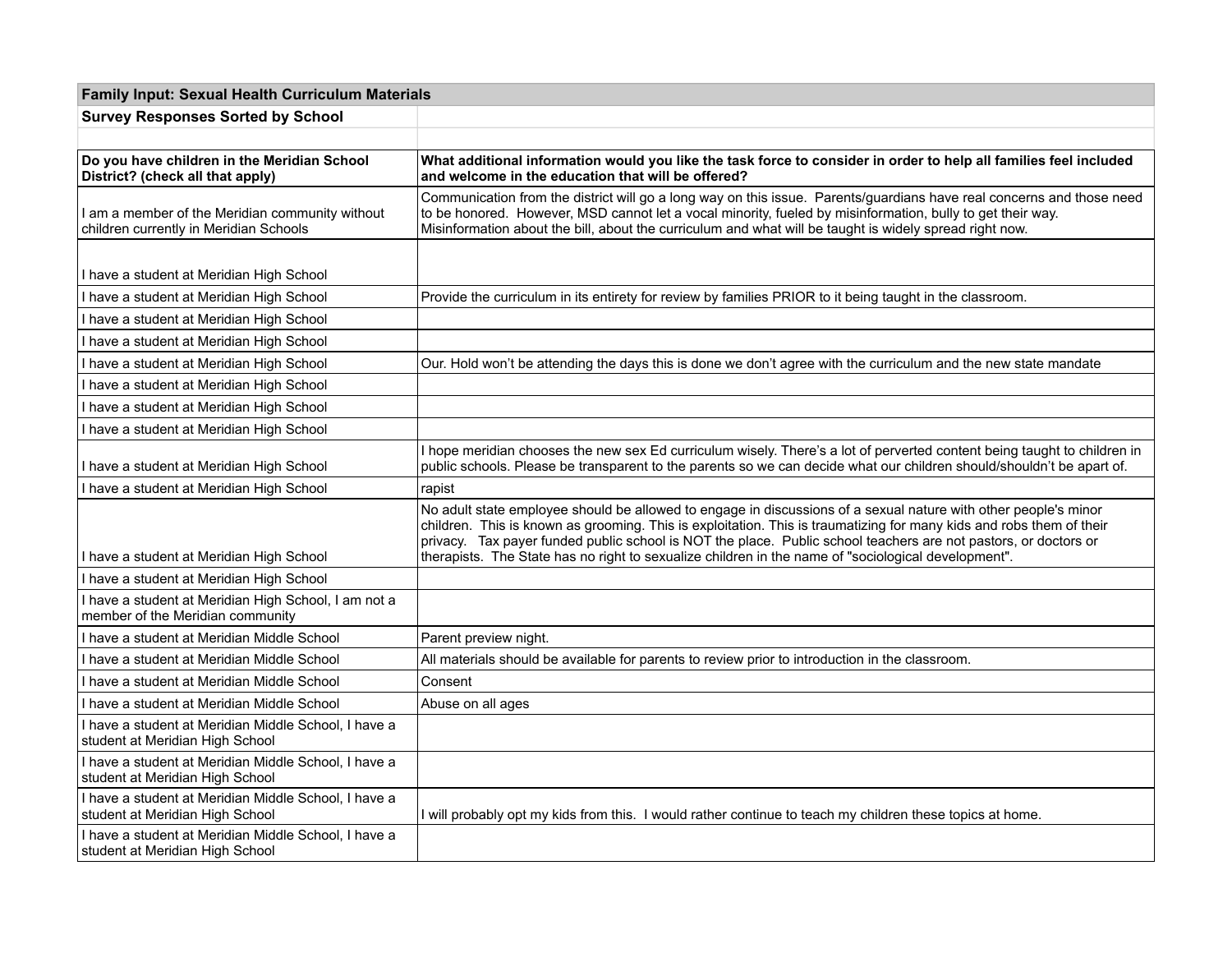| <b>Family Input: Sexual Health Curriculum Materials</b>                                                             |                                                                                                                                                                                                                                                                                                                                                                                   |
|---------------------------------------------------------------------------------------------------------------------|-----------------------------------------------------------------------------------------------------------------------------------------------------------------------------------------------------------------------------------------------------------------------------------------------------------------------------------------------------------------------------------|
| <b>Survey Responses Sorted by School</b>                                                                            |                                                                                                                                                                                                                                                                                                                                                                                   |
|                                                                                                                     |                                                                                                                                                                                                                                                                                                                                                                                   |
| Do you have children in the Meridian School<br>District? (check all that apply)                                     | What additional information would you like the task force to consider in order to help all families feel included<br>and welcome in the education that will be offered?                                                                                                                                                                                                           |
| I have a student at Meridian Middle School, I have a<br>student at Meridian High School                             |                                                                                                                                                                                                                                                                                                                                                                                   |
| I have a student at Meridian Middle School, I have a<br>student at Meridian High School                             |                                                                                                                                                                                                                                                                                                                                                                                   |
| I have a student at Meridian Middle School, I have a<br>student at Meridian High School                             | Avoid all sexually explicit material, sexual images, and inappropriate conversations. As a survivor, it is imperative to<br>teach abuse prevention but you can do so without graphic details and inappropriate books or passages.                                                                                                                                                 |
| I have a student at Meridian Middle School, I have a<br>student at Meridian High School                             | I would like an over view of lessons prior to instruction.                                                                                                                                                                                                                                                                                                                        |
| I have a student at Meridian Middle School, I have a<br>student at Meridian High School                             |                                                                                                                                                                                                                                                                                                                                                                                   |
| I have a student at Meridian Middle School. I have a<br>student at Meridian High School                             |                                                                                                                                                                                                                                                                                                                                                                                   |
| I have a student at Meridian Middle School, I have a<br>student at Meridian High School                             |                                                                                                                                                                                                                                                                                                                                                                                   |
| I have a student at Meridian Middle School, I have a<br>student at Meridian High School                             | Absolutely NO curriculum or content should be presented to kids without going though ALL parents to determined<br>whether we are comfortable with the level of content for OUR CHILDREN. There are ways to teach our kids to be safe<br>without destroying their innocence or creating unnecessary curiosity about sexual activities or exploration at younger &<br>younger ages. |
| I have a student at Meridian Middle School, I have a<br>student at Meridian High School                             |                                                                                                                                                                                                                                                                                                                                                                                   |
| I have a student at Meridian Middle School, I have a<br>student at Meridian High School, I have a student at<br>MP3 |                                                                                                                                                                                                                                                                                                                                                                                   |
| I have a student in 4th or 5th grade at Irene Reither                                                               |                                                                                                                                                                                                                                                                                                                                                                                   |
| I have a student in 4th or 5th grade at Irene Reither                                                               | Who teaches these lessons to the children? Counselor or classroom teacher. Will parents have copies of lessons so we<br>are aware of content?                                                                                                                                                                                                                                     |
| I have a student in 4th or 5th grade at Irene Reither                                                               | Preview of content prior to being taught in the classroom so that parents can support the children at home.                                                                                                                                                                                                                                                                       |
| I have a student in 4th or 5th grade at Irene Reither                                                               |                                                                                                                                                                                                                                                                                                                                                                                   |
| I have a student in 4th or 5th grade at Irene Reither, I<br>have a student at Meridian High School                  |                                                                                                                                                                                                                                                                                                                                                                                   |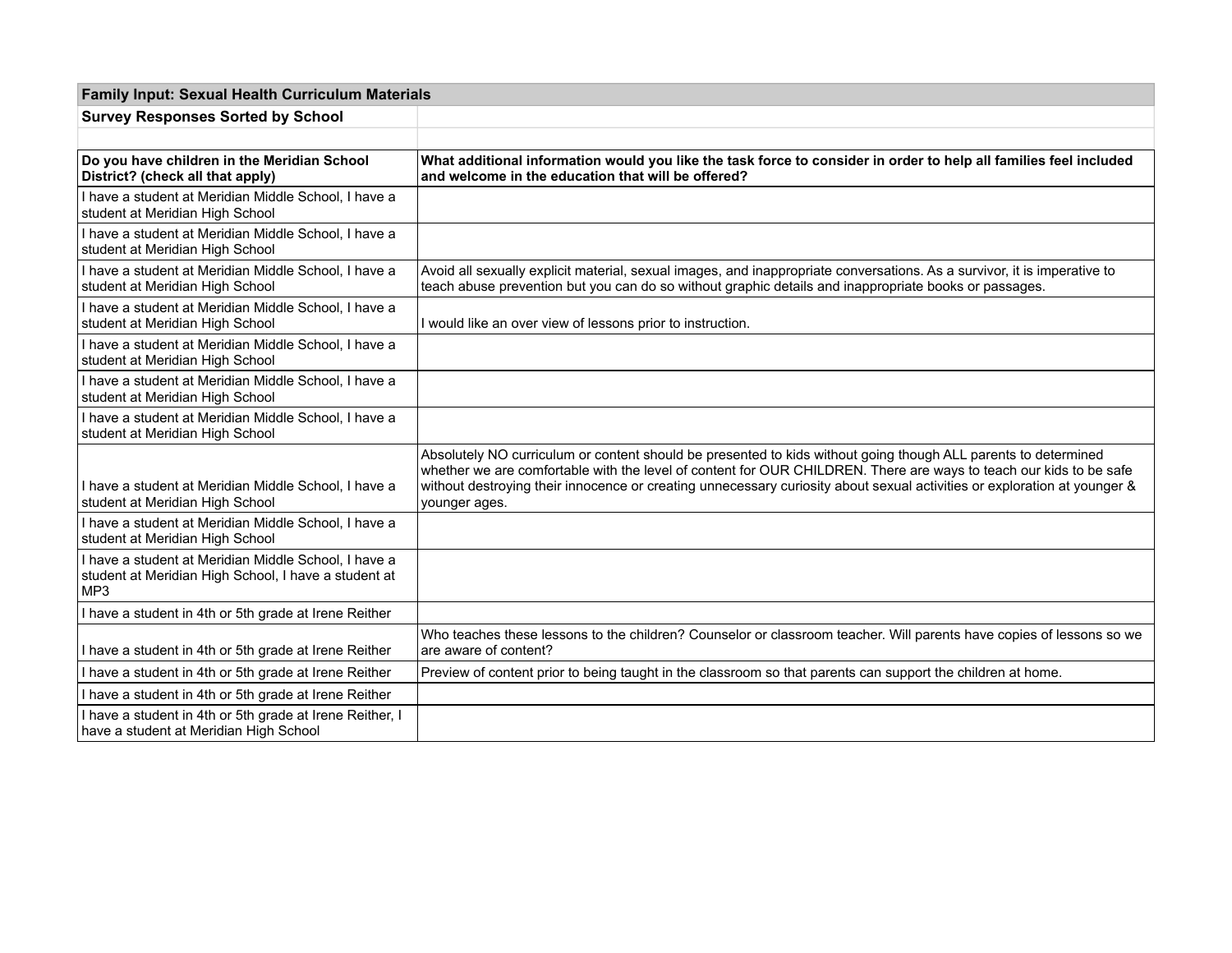| <b>Family Input: Sexual Health Curriculum Materials</b>                                                                                           |                                                                                                                                                                                                                                                                                                                                                                                                                                           |
|---------------------------------------------------------------------------------------------------------------------------------------------------|-------------------------------------------------------------------------------------------------------------------------------------------------------------------------------------------------------------------------------------------------------------------------------------------------------------------------------------------------------------------------------------------------------------------------------------------|
| <b>Survey Responses Sorted by School</b>                                                                                                          |                                                                                                                                                                                                                                                                                                                                                                                                                                           |
|                                                                                                                                                   |                                                                                                                                                                                                                                                                                                                                                                                                                                           |
| Do you have children in the Meridian School<br>District? (check all that apply)                                                                   | What additional information would you like the task force to consider in order to help all families feel included<br>and welcome in the education that will be offered?                                                                                                                                                                                                                                                                   |
|                                                                                                                                                   | I do not feel the "task force" will be representative of everyone as there are between 1-2 parents per K-5, Middle and<br>High School allowed if their application is accepted?                                                                                                                                                                                                                                                           |
|                                                                                                                                                   | The application, which had to be printed out and submitted prior to Nov 1st stated participants had to be able to<br>attend all 3 or 4 meetings, of which happen to be days I'm personally working.                                                                                                                                                                                                                                       |
|                                                                                                                                                   | In my opinion the application and parental inclusion process was done with ulterior motive. It seems the districts mind<br>has been made for them in complying with SB 5395 as it is with other matters such as mandates.                                                                                                                                                                                                                 |
| I have a student in 4th or 5th grade at Irene Reither, I<br>have a student at Meridian High School                                                | Thank you for your time.                                                                                                                                                                                                                                                                                                                                                                                                                  |
| I have a student in 4th or 5th grade at Irene Reither, I<br>have a student at Meridian Middle School                                              |                                                                                                                                                                                                                                                                                                                                                                                                                                           |
| I have a student in 4th or 5th grade at Irene Reither, I<br>have a student at Meridian Middle School                                              |                                                                                                                                                                                                                                                                                                                                                                                                                                           |
| I have a student in 4th or 5th grade at Irene Reither, I<br>have a student at Meridian Middle School                                              |                                                                                                                                                                                                                                                                                                                                                                                                                                           |
| I have a student in 4th or 5th grade at Irene Reither, I<br>have a student at Meridian Middle School                                              | That Children r sexually abused all the time and they need to feel like they have someone they can safely tell at school.                                                                                                                                                                                                                                                                                                                 |
| I have a student in 4th or 5th grade at Irene Reither, I<br>have a student at Meridian Middle School                                              | Consent classes for boys: no/maybe means no. Education on pro-choice options. Toxic masculinity. Gendered wage<br>gap, and how boys/men can combat it (request the same pay as the most demographically marginalized employee in the<br>organization. Boys can do domestic work/chores too. Being a stay at home parent isn't only a "woman's job". White male<br>entitlement. These are all things that should be examined in the class. |
| I have a student in 4th or 5th grade at Irene Reither, I<br>have a student at Meridian Middle School                                              |                                                                                                                                                                                                                                                                                                                                                                                                                                           |
| I have a student in 4th or 5th grade at Irene Reither, I<br>have a student at Meridian Middle School                                              |                                                                                                                                                                                                                                                                                                                                                                                                                                           |
| I have a student in 4th or 5th grade at Irene Reither, I<br>have a student at Meridian Middle School                                              |                                                                                                                                                                                                                                                                                                                                                                                                                                           |
| I have a student in 4th or 5th grade at Irene Reither, I<br>have a student at Meridian Middle School. I have a<br>student at Meridian High School |                                                                                                                                                                                                                                                                                                                                                                                                                                           |
| I have a student in 4th or 5th grade at Irene Reither, I<br>have a student at Meridian Middle School, I have a<br>student at Meridian High School |                                                                                                                                                                                                                                                                                                                                                                                                                                           |
| I have a student in 4th or 5th grade at Irene Reither, I<br>have a student at Meridian Middle School, I have a<br>student at Meridian High School |                                                                                                                                                                                                                                                                                                                                                                                                                                           |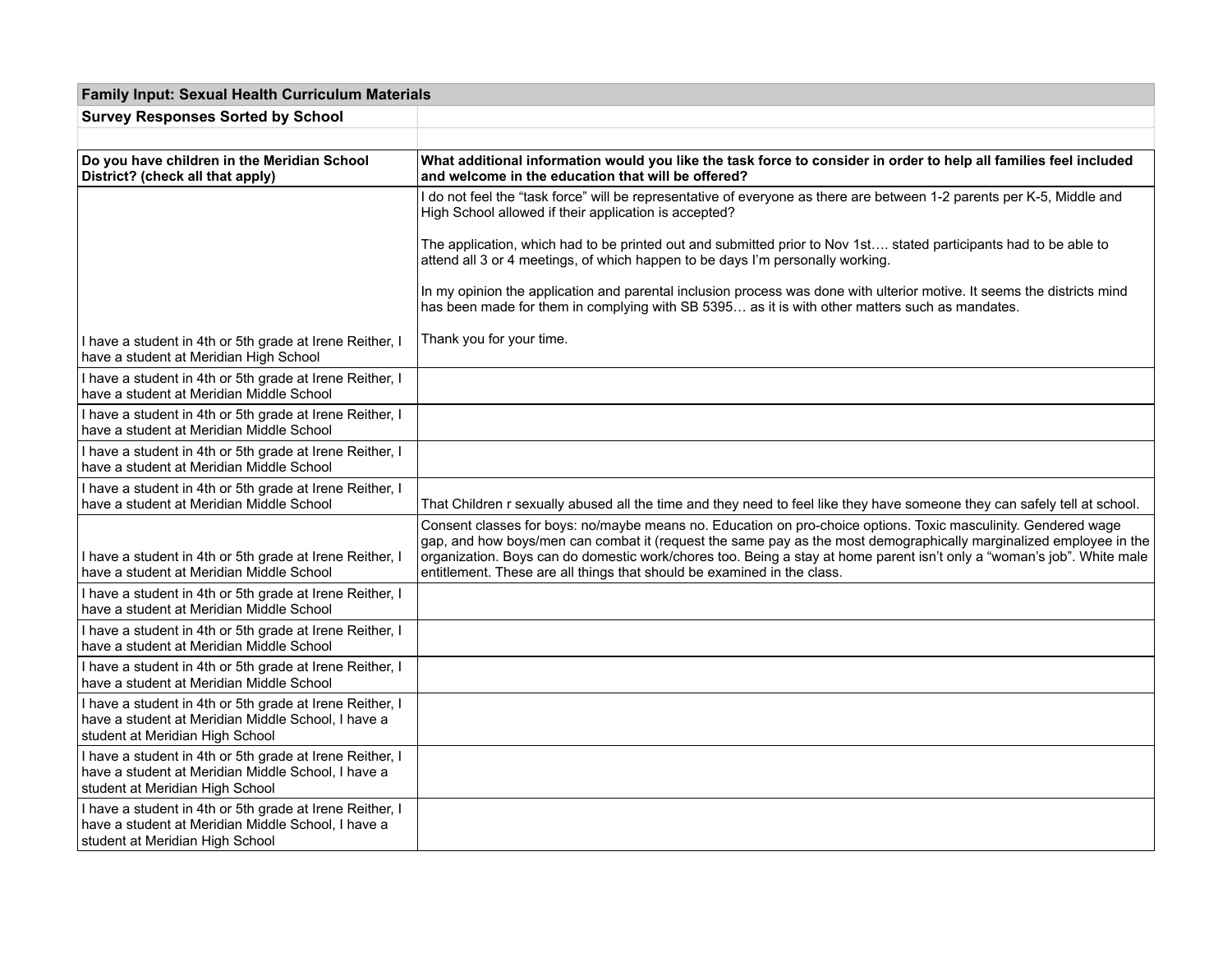| <b>Family Input: Sexual Health Curriculum Materials</b>                                                                                           |                                                                                                                                                                                                                                                                                                                                                                                                 |
|---------------------------------------------------------------------------------------------------------------------------------------------------|-------------------------------------------------------------------------------------------------------------------------------------------------------------------------------------------------------------------------------------------------------------------------------------------------------------------------------------------------------------------------------------------------|
| <b>Survey Responses Sorted by School</b>                                                                                                          |                                                                                                                                                                                                                                                                                                                                                                                                 |
|                                                                                                                                                   |                                                                                                                                                                                                                                                                                                                                                                                                 |
| Do you have children in the Meridian School<br>District? (check all that apply)                                                                   | What additional information would you like the task force to consider in order to help all families feel included<br>and welcome in the education that will be offered?                                                                                                                                                                                                                         |
| I have a student in 4th or 5th grade at Irene Reither, I<br>have a student at Meridian Middle School, I have a<br>student at Meridian High School |                                                                                                                                                                                                                                                                                                                                                                                                 |
| I have a student in PK-3 at Irene Reither                                                                                                         | am really most curious about how gender and sexuality are going to be taught.                                                                                                                                                                                                                                                                                                                   |
| I have a student in PK-3 at Irene Reither                                                                                                         |                                                                                                                                                                                                                                                                                                                                                                                                 |
| I have a student in PK-3 at Irene Reither                                                                                                         |                                                                                                                                                                                                                                                                                                                                                                                                 |
| I have a student in PK-3 at Irene Reither                                                                                                         |                                                                                                                                                                                                                                                                                                                                                                                                 |
| I have a student in PK-3 at Irene Reither                                                                                                         |                                                                                                                                                                                                                                                                                                                                                                                                 |
| I have a student in PK-3 at Irene Reither                                                                                                         |                                                                                                                                                                                                                                                                                                                                                                                                 |
| I have a student in PK-3 at Irene Reither                                                                                                         |                                                                                                                                                                                                                                                                                                                                                                                                 |
| I have a student in PK-3 at Irene Reither                                                                                                         |                                                                                                                                                                                                                                                                                                                                                                                                 |
| I have a student in PK-3 at Irene Reither                                                                                                         |                                                                                                                                                                                                                                                                                                                                                                                                 |
| I have a student in PK-3 at Irene Reither                                                                                                         |                                                                                                                                                                                                                                                                                                                                                                                                 |
| I have a student in PK-3 at Irene Reither                                                                                                         |                                                                                                                                                                                                                                                                                                                                                                                                 |
| I have a student in PK-3 at Irene Reither                                                                                                         | I would like them to consider, that this is a very sensitive subject and not all families feel that it is the school's place to be<br>discussing this with their children. I do not believe that my children should be learning about sexual orientation, gender<br>issues, etc. from school. I as a parent will be the one to teach my child about these issues when I feel it is appropriate. |
| I have a student in PK-3 at Irene Reither                                                                                                         |                                                                                                                                                                                                                                                                                                                                                                                                 |
| I have a student in PK-3 at Irene Reither                                                                                                         | The LGBTQ should not be taught in elementary or middle schools. Children are already experiencing way too many<br>hormone changes and they can be confused with their bodies changing. Children should not be coerced by politics at<br>such a young age.                                                                                                                                       |
| I have a student in PK-3 at Irene Reither                                                                                                         | LGBTQ should not be taught in elementary and middle schools. Children are all ready experiencing hormone changes,<br>and they can be confused with their bodies changing. Children should not be coerced by politics at such a young age.                                                                                                                                                       |
| I have a student in PK-3 at Irene Reither                                                                                                         |                                                                                                                                                                                                                                                                                                                                                                                                 |
| I have a student in PK-3 at Irene Reither                                                                                                         |                                                                                                                                                                                                                                                                                                                                                                                                 |
| I have a student in PK-3 at Irene Reither                                                                                                         | Don't teach about LGTBQ community                                                                                                                                                                                                                                                                                                                                                               |
| I have a student in PK-3 at Irene Reither                                                                                                         | I would like the task force to consider teaching all students about consent, personal boundaries, and sexual abuse<br>prevention. I think that all grade levels will benefit from learning these concepts and is critical for creating a safe<br>environment for all students. Thank you for sending this to the community and considering our input.                                           |
| I have a student in PK-3 at Irene Reither                                                                                                         | Possible recording of the lesson so we know exactly what was talked about                                                                                                                                                                                                                                                                                                                       |
| I have a student in PK-3 at Irene Reither                                                                                                         |                                                                                                                                                                                                                                                                                                                                                                                                 |
| I have a student in PK-3 at Irene Reither, I have a<br>student at Meridian High School                                                            | I think we need to include on what is being taught to children                                                                                                                                                                                                                                                                                                                                  |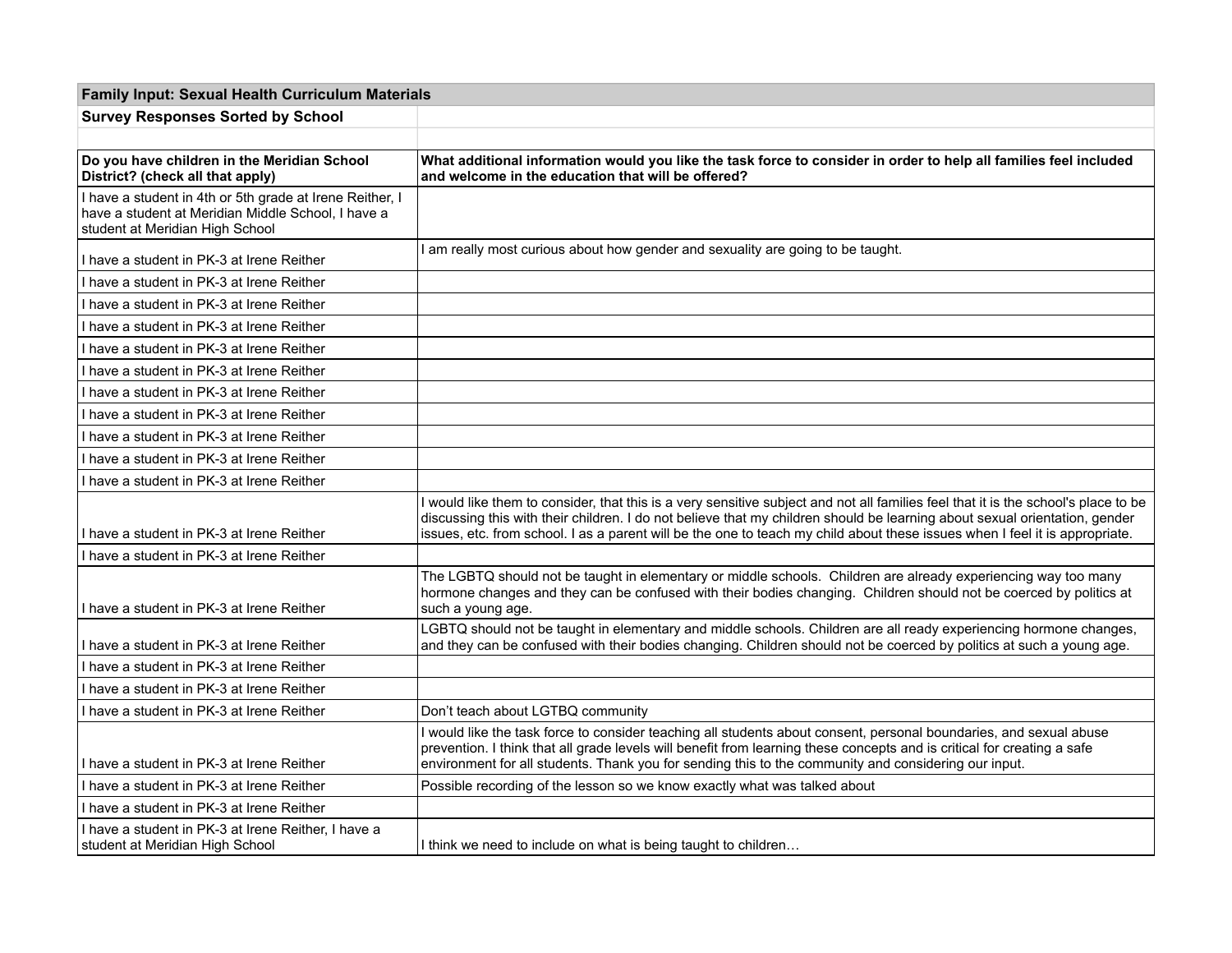| <b>Family Input: Sexual Health Curriculum Materials</b>                                                                               |                                                                                                                                                                                                                                                                                                                                                                                                                                                                        |  |
|---------------------------------------------------------------------------------------------------------------------------------------|------------------------------------------------------------------------------------------------------------------------------------------------------------------------------------------------------------------------------------------------------------------------------------------------------------------------------------------------------------------------------------------------------------------------------------------------------------------------|--|
| <b>Survey Responses Sorted by School</b>                                                                                              |                                                                                                                                                                                                                                                                                                                                                                                                                                                                        |  |
|                                                                                                                                       |                                                                                                                                                                                                                                                                                                                                                                                                                                                                        |  |
| Do you have children in the Meridian School<br>District? (check all that apply)                                                       | What additional information would you like the task force to consider in order to help all families feel included<br>and welcome in the education that will be offered?                                                                                                                                                                                                                                                                                                |  |
| I have a student in PK-3 at Irene Reither, I have a<br>student at Meridian High School                                                |                                                                                                                                                                                                                                                                                                                                                                                                                                                                        |  |
| I have a student in PK-3 at Irene Reither, I have a<br>student at Meridian Middle School                                              | The latin community. Sexual health has always been something that isnt discussed. Helping them open their minds<br>about actually engaging and talking to their children.                                                                                                                                                                                                                                                                                              |  |
| I have a student in PK-3 at Irene Reither, I have a<br>student at Meridian Middle School                                              | I think that school should not have sexual education. But since there is no choice at this time it should be very general<br>and basic. Just to comply with the law. Also before each lesson is presented to kids, it needs to be presented to parents.<br>Parents also need to have a choice of letting their kids hear that info or not. If some parents feel their kids need dipper<br>education in this area in school. Then those kids can have separate lessons. |  |
| I have a student in PK-3 at Irene Reither, I have a<br>student at Meridian Middle School                                              | Gender diversity training is a must!                                                                                                                                                                                                                                                                                                                                                                                                                                   |  |
| I have a student in PK-3 at Irene Reither, I have a<br>student at Meridian Middle School                                              | Not an abstinence only education                                                                                                                                                                                                                                                                                                                                                                                                                                       |  |
| I have a student in PK-3 at Irene Reither, I have a<br>student at Meridian Middle School                                              |                                                                                                                                                                                                                                                                                                                                                                                                                                                                        |  |
| I have a student in PK-3 at Irene Reither, I have a<br>student at Meridian Middle School                                              | How to whom to safely come forth and speak to a trusted adult if a child is being sexually abused at home.                                                                                                                                                                                                                                                                                                                                                             |  |
| I have a student in PK-3 at Irene Reither, I have a<br>student at Meridian Middle School, I have a student at<br>Meridian High School |                                                                                                                                                                                                                                                                                                                                                                                                                                                                        |  |
| I have a student in PK-3 at Irene Reither, I have a<br>student at Meridian Middle School, I have a student at<br>Meridian High School |                                                                                                                                                                                                                                                                                                                                                                                                                                                                        |  |
| I have a student in PK-3 at Irene Reither, I have a<br>student at Meridian Middle School, I have a student at<br>Meridian High School |                                                                                                                                                                                                                                                                                                                                                                                                                                                                        |  |
| I have a student in PK-3 at Irene Reither, I have a<br>student at Meridian Middle School, I have a student at<br>Meridian High School | Comprehensive information that includes LGBTQ students and their development and experiences                                                                                                                                                                                                                                                                                                                                                                           |  |
| I have a student in PK-3 at Irene Reither. I have a<br>student at Meridian Middle School, I have a student at<br>Meridian High School | Try to keep curriculum non-binary gender. This should speak to all children regardless of their gender identity along with<br>sexual orientation.                                                                                                                                                                                                                                                                                                                      |  |
| I have a student in PK-3 at Irene Reither, I have a<br>student at Meridian Middle School, I have a student at<br>Meridian High School | One positive thing that happened this year that makes us feel included is that IRE now has two secretaries that speak<br>Spanish.<br>The language barrier sometimes can make it difficult for us to express our opinions as parents.<br>By having staff in the schools that can communicate with us in our own language makes things easier.                                                                                                                           |  |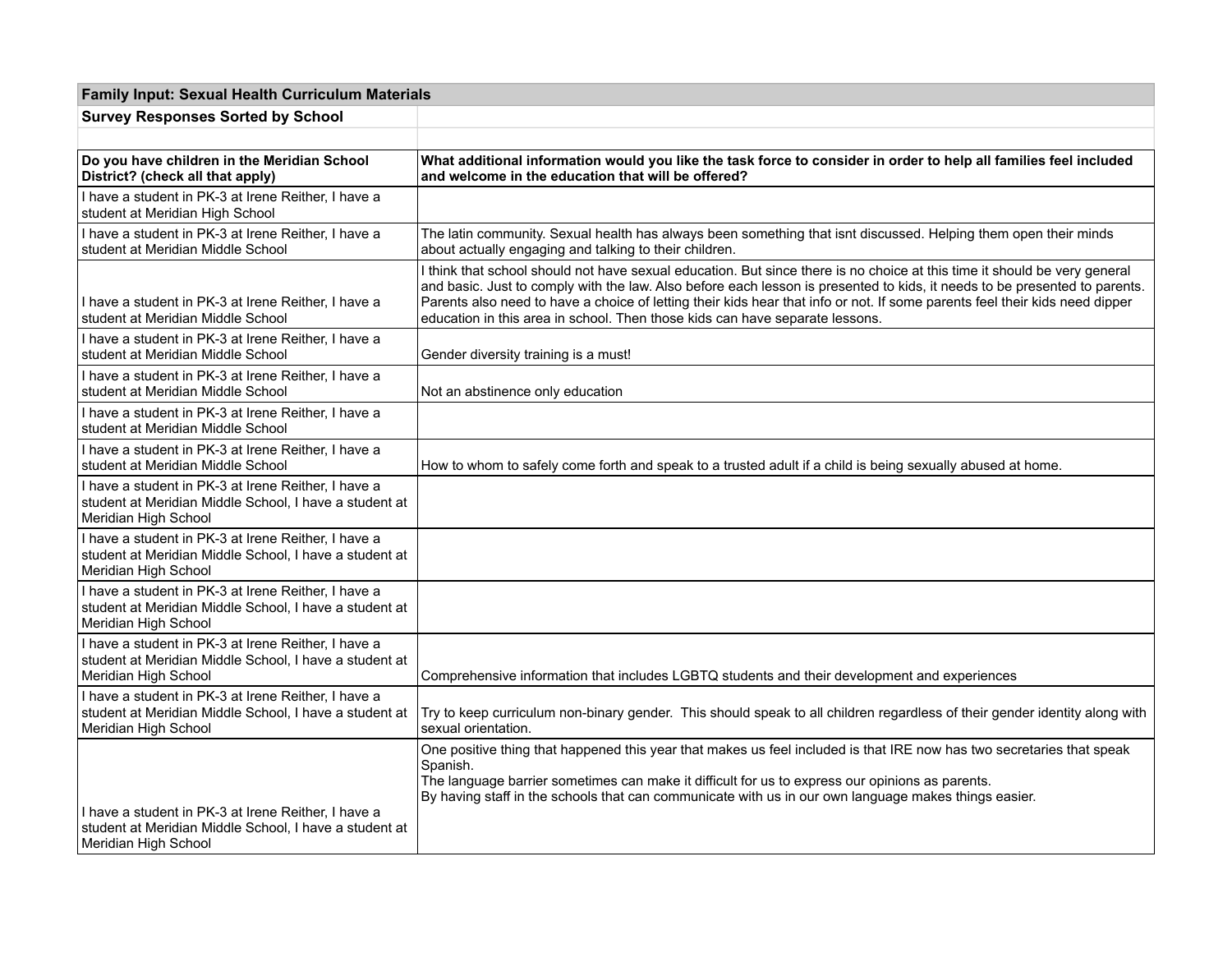| <b>Family Input: Sexual Health Curriculum Materials</b>                                             |                                                                                                                                                                                                                                                                                                                                                                                                                                                                                                                  |
|-----------------------------------------------------------------------------------------------------|------------------------------------------------------------------------------------------------------------------------------------------------------------------------------------------------------------------------------------------------------------------------------------------------------------------------------------------------------------------------------------------------------------------------------------------------------------------------------------------------------------------|
| <b>Survey Responses Sorted by School</b>                                                            |                                                                                                                                                                                                                                                                                                                                                                                                                                                                                                                  |
|                                                                                                     |                                                                                                                                                                                                                                                                                                                                                                                                                                                                                                                  |
| Do you have children in the Meridian School<br>District? (check all that apply)                     | What additional information would you like the task force to consider in order to help all families feel included<br>and welcome in the education that will be offered?                                                                                                                                                                                                                                                                                                                                          |
| I have a student in PK-3 at Irene Reither, I have a<br>student at MP3                               |                                                                                                                                                                                                                                                                                                                                                                                                                                                                                                                  |
| I have a student in PK-3 at Irene Reither, I have a<br>student in 4th or 5th grade at Irene Reither |                                                                                                                                                                                                                                                                                                                                                                                                                                                                                                                  |
| I have a student in PK-3 at Irene Reither, I have a<br>student in 4th or 5th grade at Irene Reither |                                                                                                                                                                                                                                                                                                                                                                                                                                                                                                                  |
| I have a student in PK-3 at Irene Reither, I have a<br>student in 4th or 5th grade at Irene Reither |                                                                                                                                                                                                                                                                                                                                                                                                                                                                                                                  |
| I have a student in PK-3 at Irene Reither, I have a<br>student in 4th or 5th grade at Irene Reither |                                                                                                                                                                                                                                                                                                                                                                                                                                                                                                                  |
| I have a student in PK-3 at Irene Reither, I have a<br>student in 4th or 5th grade at Irene Reither | How to say no to unwanted sexual advances and how to protect yourself if just saying "no" doesn't work.                                                                                                                                                                                                                                                                                                                                                                                                          |
| I have a student in PK-3 at Irene Reither, I have a<br>student in 4th or 5th grade at Irene Reither | I would strongly encourage no sexual abuse or any sex Ed for k-4 grades. In 5th I believe talking about the reproductive<br>parts of each gender but strongly disagree with discussing sex of any kind, this should be taught at home when the<br>individual child is ready. I believe 7th grade is a better time for this to be talked about more openly.                                                                                                                                                       |
| I have a student in PK-3 at Irene Reither, I have a<br>student in 4th or 5th grade at Irene Reither | Gender-inclusivity. Lessons focused on non-binary individuals. Teaching students they reasons and importance of using<br>they/them pronouns and why it is important to respect a person's chosen pronouns.                                                                                                                                                                                                                                                                                                       |
| I have a student in PK-3 at Irene Reither, I have a<br>student in 4th or 5th grade at Irene Reither |                                                                                                                                                                                                                                                                                                                                                                                                                                                                                                                  |
| I have a student in PK-3 at Irene Reither, I have a<br>student in 4th or 5th grade at Irene Reither |                                                                                                                                                                                                                                                                                                                                                                                                                                                                                                                  |
| I have a student in PK-3 at Irene Reither, I have a<br>student in 4th or 5th grade at Irene Reither | I would appreciate a 'rough draft' as soon a reasonably possible sent out to the families. I have a daughter in 1st grade<br>and a daughter in 4th grade. I have heard a lot of mixed information regarding sexual education, especially for the very<br>young kids. Most of it could be hearsay/incorrect, but it has gotten my wife and I on high alert, so we are very interested<br>to know precisely what our 1st grade girl and 4th grade girl are going to be learning. Thank you for all your hard work! |
| I have a student in PK-3 at Irene Reither, I have a<br>student in 4th or 5th grade at Irene Reither | Once the task force has nailed down the curriculum I would like to see it sent out to parents to approve. I feel like<br>parents don't know the specifics of the curriculum.                                                                                                                                                                                                                                                                                                                                     |
| I have a student in PK-3 at Irene Reither, I have a<br>student in 4th or 5th grade at Irene Reither | We would like to hear what topics are being covered before they are taught in class that way we can choose how to<br>handle each topic on a case by case basis so that it aligns with our family values & our comfort level.                                                                                                                                                                                                                                                                                     |
| I have a student in PK-3 at Irene Reither, I have a<br>student in 4th or 5th grade at Irene Reither |                                                                                                                                                                                                                                                                                                                                                                                                                                                                                                                  |
| I have a student in PK-3 at Irene Reither, I have a<br>student in 4th or 5th grade at Irene Reither |                                                                                                                                                                                                                                                                                                                                                                                                                                                                                                                  |
| I have a student in PK-3 at Irene Reither, I have a<br>student in 4th or 5th grade at Irene Reither |                                                                                                                                                                                                                                                                                                                                                                                                                                                                                                                  |